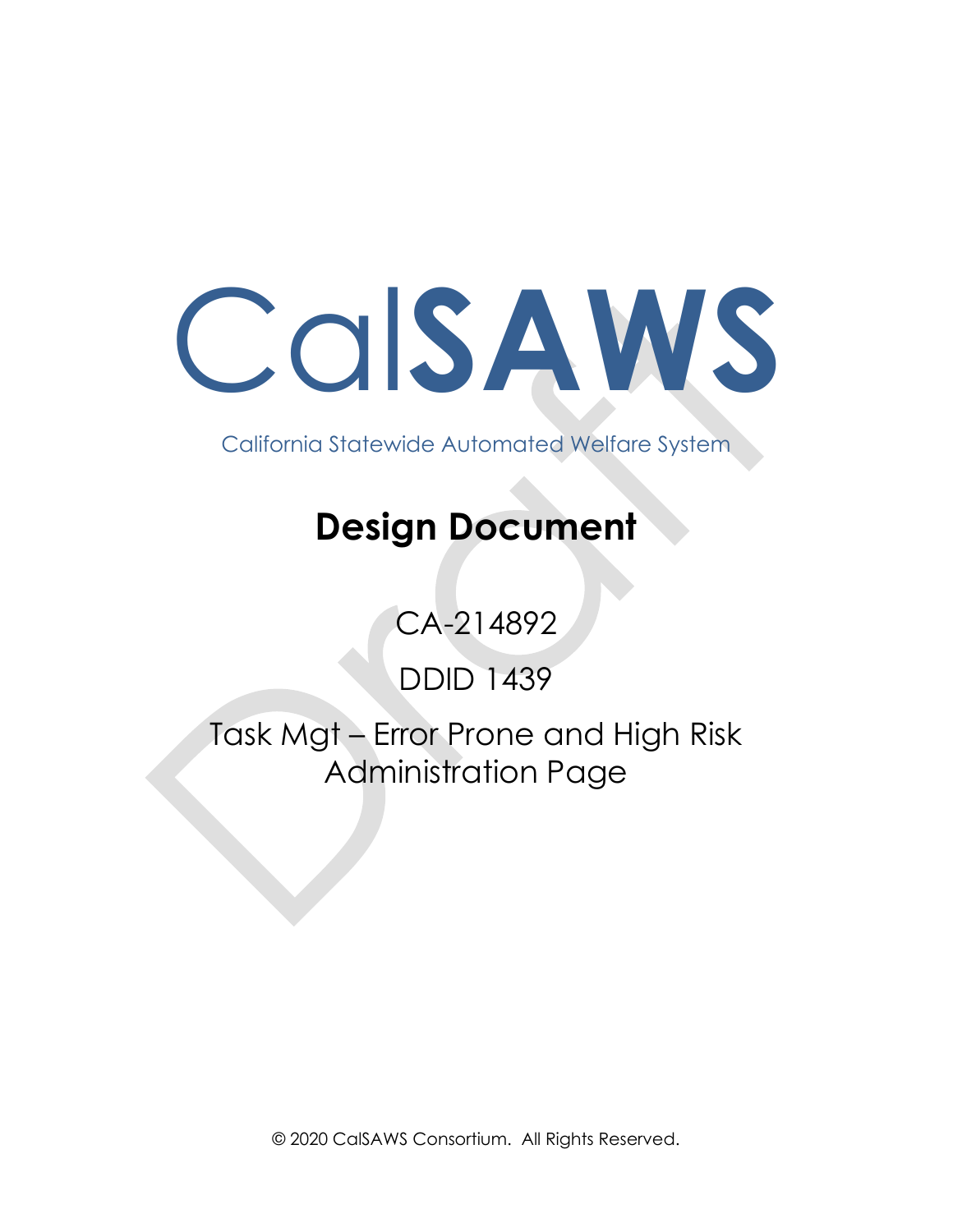|                | <b>DOCUMENT APPROVAL HISTORY</b>     |                 |
|----------------|--------------------------------------|-----------------|
| <b>CalSAWS</b> | Prepared By                          | Mayuri Srinivas |
|                | Reviewed By $\parallel$ Justin Dobbs |                 |

| <b>DATE</b> | <b>DOCUMENT</b><br><b>VERSION</b> | <b>REVISION DESCRIPTION</b>                                                                                                                          | <b>AUTHOR</b>   |
|-------------|-----------------------------------|------------------------------------------------------------------------------------------------------------------------------------------------------|-----------------|
| 8/31/2020   | 1.0                               | <b>Initial Revision</b>                                                                                                                              | Mayuri Srinivas |
| 10/08/2020  | 1.1                               | <b>Content Revision #1</b><br><b>Updated incorrect Batch</b><br>$\bullet$<br>Number for "High Risk -<br>Correspondence Mismatch"<br><b>Case Flag</b> | Mayuri Srinivas |
|             |                                   |                                                                                                                                                      |                 |
|             |                                   |                                                                                                                                                      |                 |
|             |                                   |                                                                                                                                                      |                 |
|             |                                   |                                                                                                                                                      |                 |
|             |                                   |                                                                                                                                                      |                 |
|             |                                   |                                                                                                                                                      |                 |
|             |                                   |                                                                                                                                                      |                 |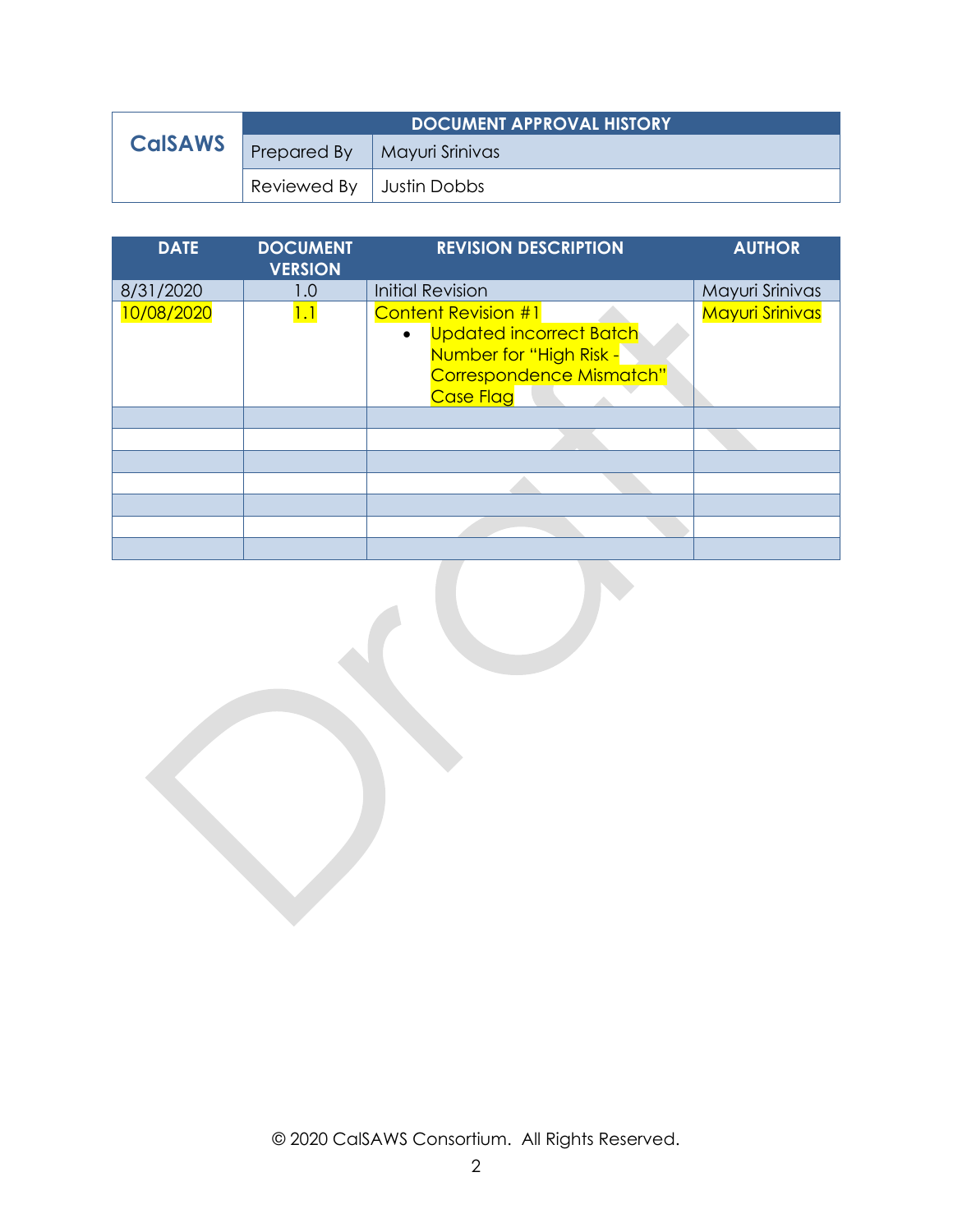## **Table of Contents**

| 1              |  |       |                                                                     |  |
|----------------|--|-------|---------------------------------------------------------------------|--|
|                |  |       |                                                                     |  |
|                |  |       |                                                                     |  |
|                |  |       |                                                                     |  |
|                |  |       |                                                                     |  |
| $\overline{2}$ |  |       |                                                                     |  |
|                |  |       |                                                                     |  |
|                |  | 2.1.1 |                                                                     |  |
|                |  | 2.1.2 | Error Prone and High Risk Administration page - Reference Example 6 |  |
|                |  | 2.1.3 |                                                                     |  |
|                |  | 2.1.4 |                                                                     |  |
|                |  | 2.1.5 |                                                                     |  |
|                |  | 2.1.6 |                                                                     |  |
|                |  | 2.1.7 |                                                                     |  |
|                |  |       |                                                                     |  |
|                |  | 2.2.1 |                                                                     |  |
|                |  | 2.2.2 |                                                                     |  |
|                |  | 2.2.3 |                                                                     |  |
|                |  | 2.2.4 |                                                                     |  |
|                |  | 2.2.5 |                                                                     |  |
|                |  | 2.2.6 |                                                                     |  |
|                |  | 2.2.7 |                                                                     |  |
|                |  |       |                                                                     |  |
|                |  | 2.3.1 |                                                                     |  |
|                |  | 2.3.2 |                                                                     |  |
|                |  | 2.3.3 |                                                                     |  |
|                |  | 2.3.4 |                                                                     |  |
|                |  | 2.3.5 |                                                                     |  |
|                |  | 2.3.6 |                                                                     |  |
|                |  | 2.3.7 |                                                                     |  |
| 3              |  |       |                                                                     |  |
| $\overline{4}$ |  |       |                                                                     |  |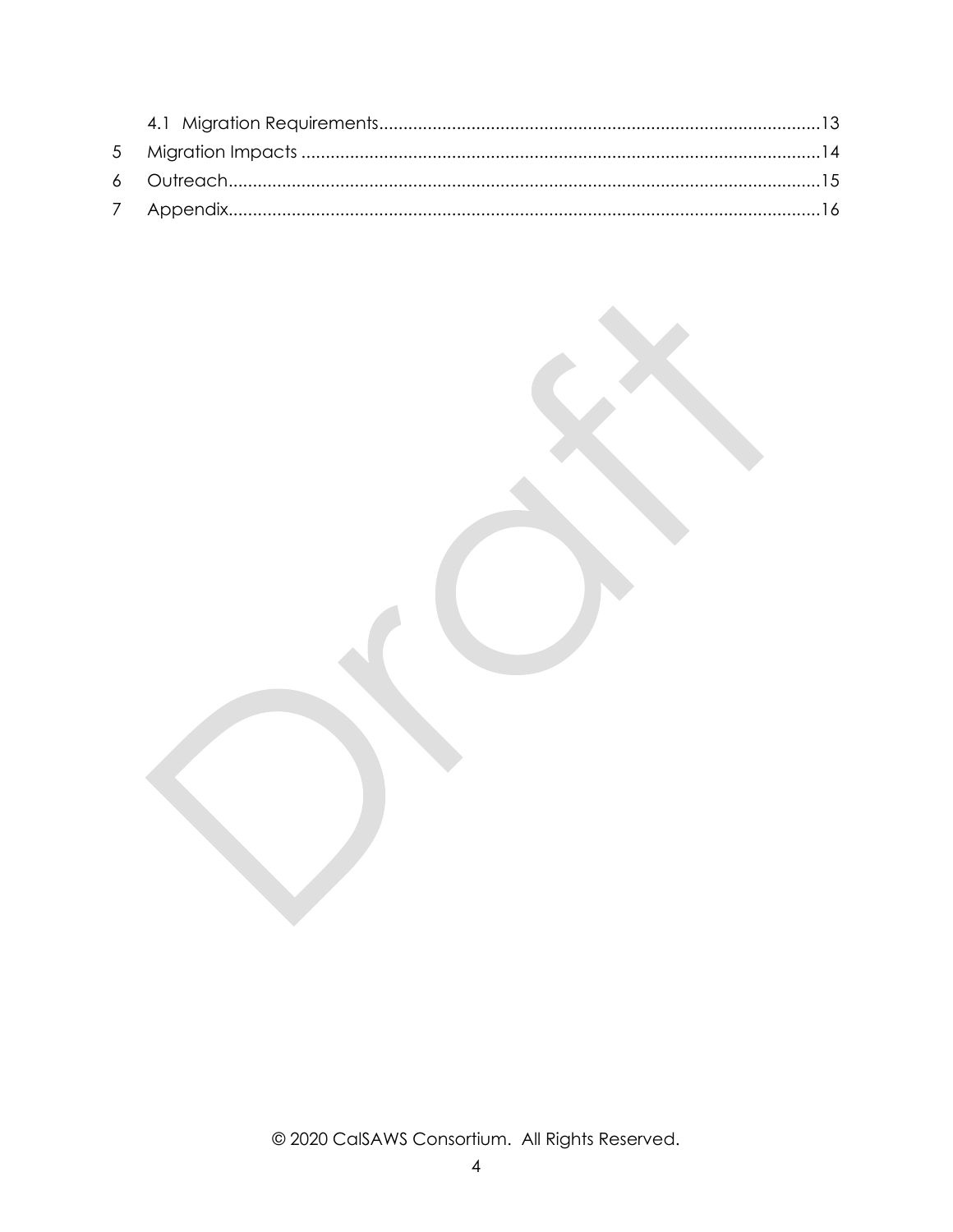## <span id="page-4-0"></span>**1 OVERVIEW**

This design outlines modifications to the Error Prone and High Risk administrative function in the LRS/CalSAWS System to be 58 county friendly and allow counties to configure automated Tasks.

#### <span id="page-4-1"></span>**1.1 Current Design**

The LRS/CalSAWS System contains an Error Prone and High Risk Administration page that allows county users to activate or deactivate batch processing that identifies specific Error Prone and High Risk case scenarios and associates appropriate Case Flags to the impacted cases. This administrative page is not currently programmed to support configuration by more than one county. County users may also associate Error Prone and High Risk Case Flags to Cases manually.

This administration page is simply labeled "Administration". This design document will refer to this page as the "Error Prone and High Risk Administration page".

#### <span id="page-4-2"></span>**1.2 Requests**

Update the Error Prone and High Risk Administration page to be configurable by each individual LRS/CalSAWS county. Also modify the LRS/CalSAWS System to offer a county configurable Automated Action that can create a Task when an Error Prone or High Risk Case Flag is associated to a Case manually or through batch processing.

#### <span id="page-4-3"></span>**1.3 Overview of Recommendations**

- 1. Update the Error Prone and High Risk Administration page to be configurable for each LRS/CalSAWS county.
- 2. Add a configurable Automated Action that will create a Task when an Error Prone or High Risk Case Flag is associated to a Case manually or through batch processing.

#### <span id="page-4-4"></span>**1.4 Assumptions**

- 1. The second question "(Out-of-County/State and Grandfather (GF) rates over \$0.00 (FC, KinGAP, AAP)" on the Error Prone and High Risk Administration page does not have any associated automation.
- 2. Information currently available on the Error Prone and High Risk Administration page will not be impacted for Los Angeles county with this enhancement.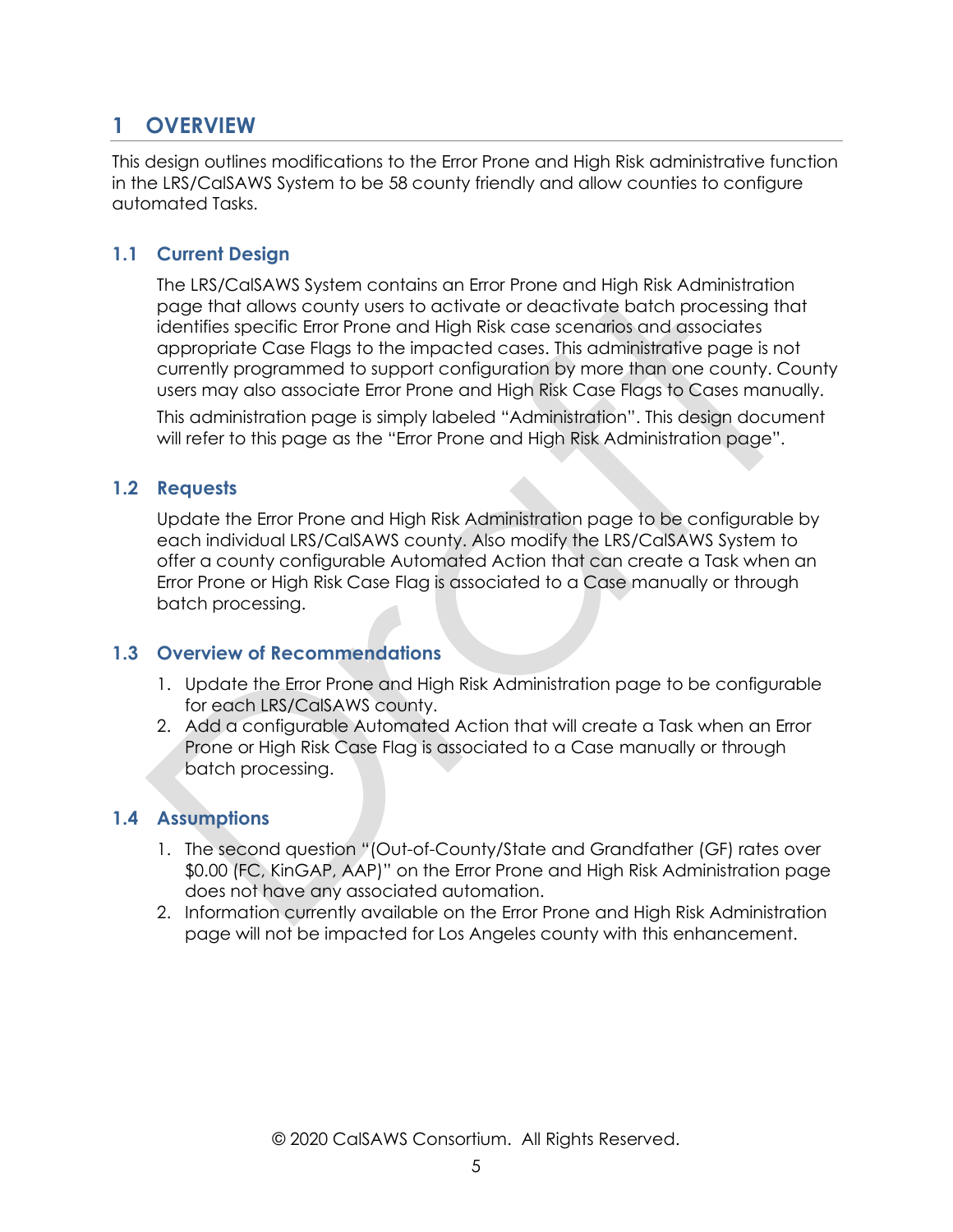## <span id="page-5-0"></span>**2 RECOMMENDATIONS**

This section will outline recommendations needed to update the Error Prone and High Risk Administration page to be configurable by 58 counties and introduce an Automated Action to create a related Task.

#### <span id="page-5-2"></span><span id="page-5-1"></span>**2.1 Error Prone and High Risk Case Flag Administration page**

#### **2.1.1 Overview**

The Error Prone and High Risk Administration page layout and functionality is not being modified. This page is being configured to be customizable for each individual LRS/CalSAWS county.

#### <span id="page-5-3"></span>**2.1.2 Error Prone and High Risk Administration page – Reference Example**

| <b>Administration</b>        |                                                                                      |  |  |
|------------------------------|--------------------------------------------------------------------------------------|--|--|
| *- Indicates required fields | Save<br>Cancel                                                                       |  |  |
| <b>Error Prone:</b>          |                                                                                      |  |  |
| ○ On ● Off                   | Participant's rent exceeds 100<br>% of known income(CF)                              |  |  |
| ○ On ● Off                   | Out-of-County/State and Grandfather (GF) rates over \$ 29999.00<br>(FC, KinGAP, AAP) |  |  |
| High Risk:                   |                                                                                      |  |  |
| ○ On ● Off                   | Correspondence mailed to address other than the residence address (CW, GR)           |  |  |
| $\circ$ On $\bullet$ Off     | Convicted welfare fraud cases (CW,GR)                                                |  |  |
| ○ On ● Off                   | Person known to multiple cases (MED, GR, CF, FC, KinGAP, AAP)                        |  |  |
|                              | Save<br>Cancel                                                                       |  |  |

<span id="page-5-4"></span>**Figure 2.1.2.1 – Error Prone and High Risk Administration page Reference Example**

#### **2.1.3 Description of Changes**

1. Configure the Error Prone and High Risk Administration page to be configurable for each individual LRS/CalSAWS County. All five fields on the page will initially be set to "Off" for the 57 migration counties. Current selections for Los Angeles county will not be affected. This recommendation does not modify the cosmetics of the page, it is strictly a configuration behind the scenes.

#### <span id="page-5-5"></span>**2.1.4 Page Location**

- **Global:** Special Units
- **Local:** Error Prone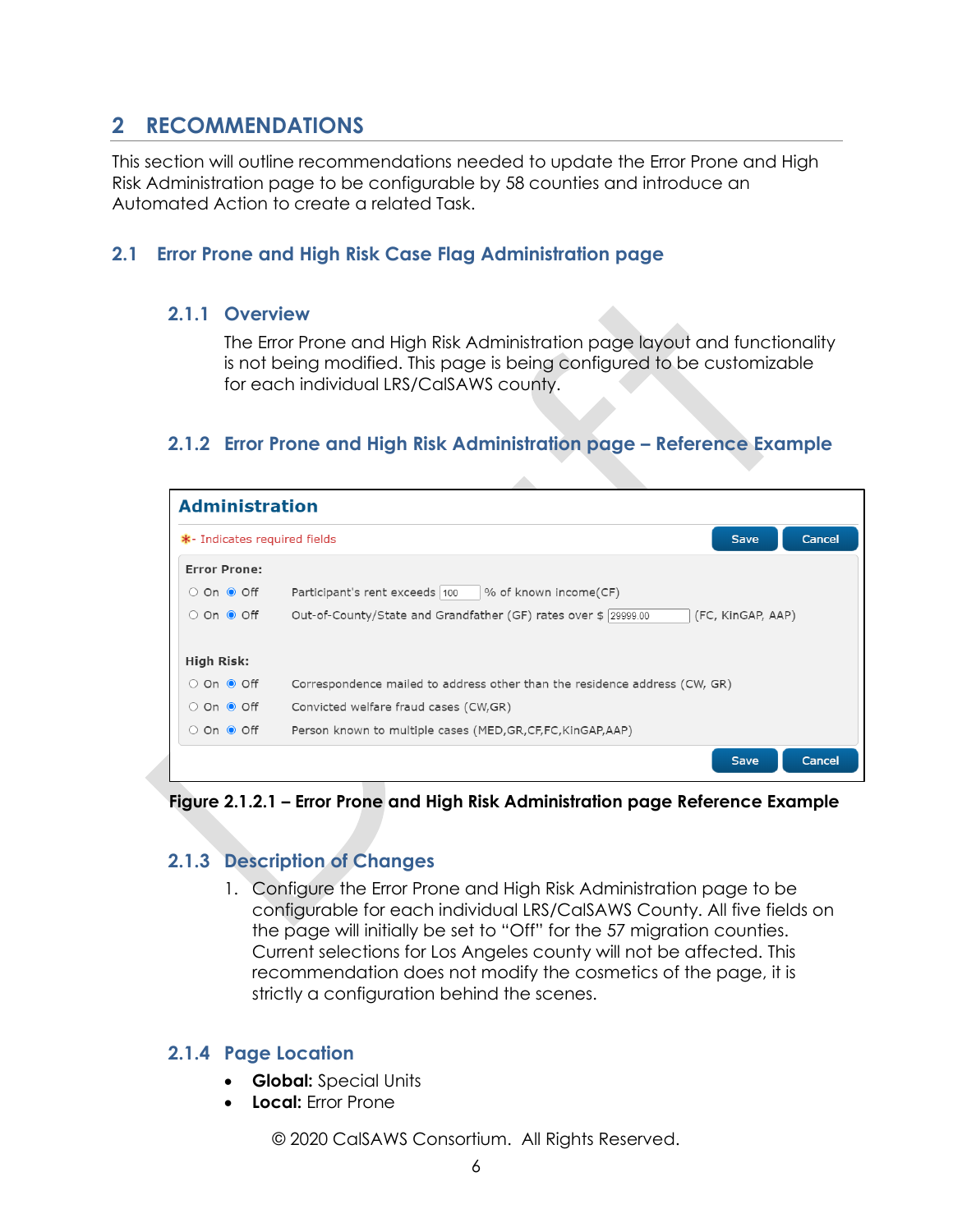- **Task:** Administration
- <span id="page-6-0"></span>**2.1.5 Security Updates** N/A
- <span id="page-6-1"></span>**2.1.6 Page Mapping** N/A
- <span id="page-6-2"></span>**2.1.7 Page Usage/Data Volume Impacts** N/A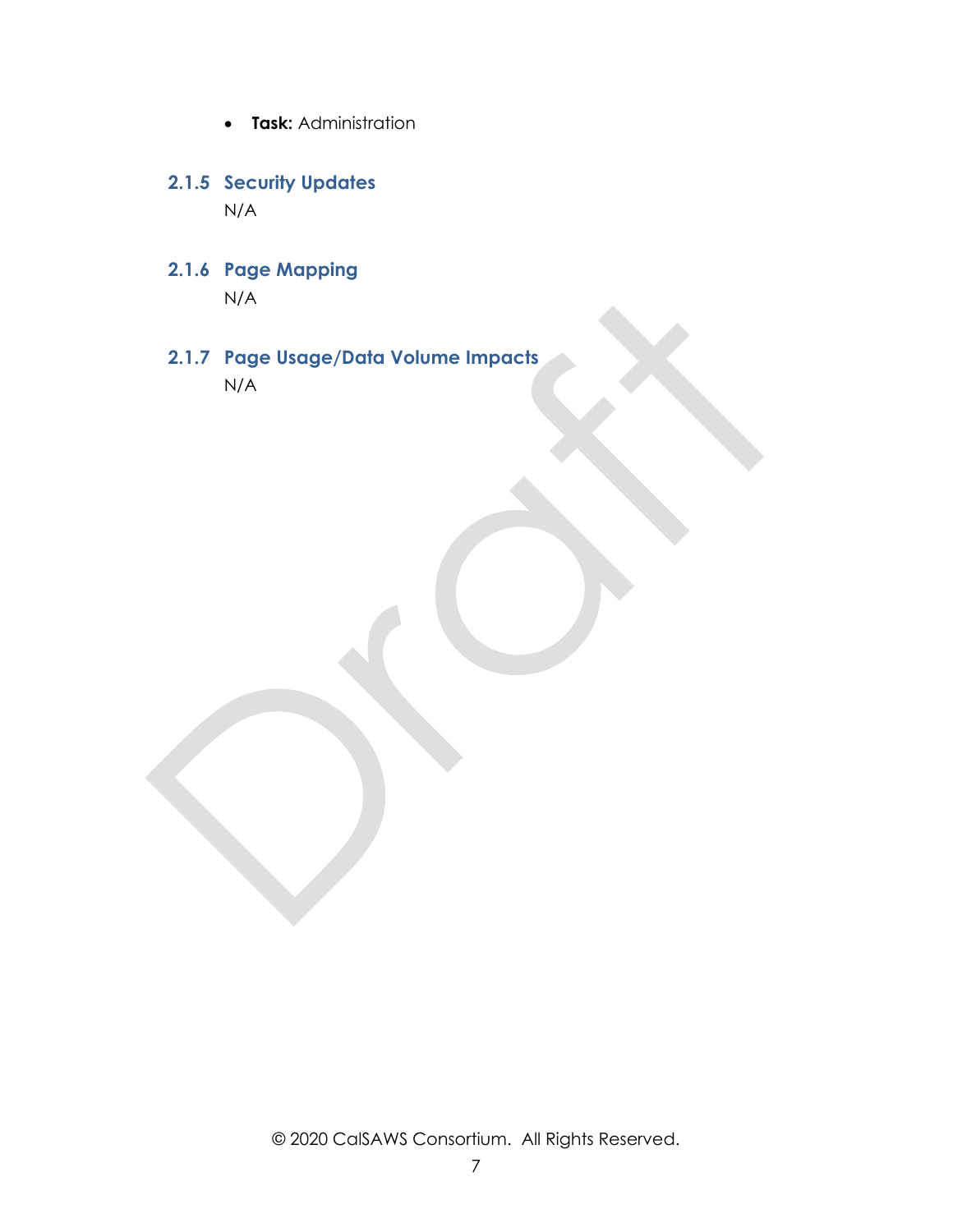#### <span id="page-7-1"></span><span id="page-7-0"></span>**2.2 Automated Action Detail Page**

#### **2.2.1 Overview**

The Automated Action Detail page is accessible from the Automated Action List page. This section will outline the specifics of the Automated Action that will allow counties to enable and configure attributes for a task that will be logged when an Error Prone or High Risk Case Flag is added to a Case.

#### <span id="page-7-2"></span>**2.2.2 Automated Action Detail Page Mockup**

| <b>Automated Action Detail</b>                                                                                                    |                                                             |                         |
|-----------------------------------------------------------------------------------------------------------------------------------|-------------------------------------------------------------|-------------------------|
|                                                                                                                                   |                                                             | Close<br>Edit           |
| <b>Action Information</b>                                                                                                         |                                                             |                         |
| Name:<br>Case Flag Added: Error Prone and High Risk                                                                               | Type:<br>Create Task                                        | Status: *<br>Inactive   |
| $Program(s)$ :<br>AA, AS, CP, FT, FS, CW, CC, CS, DC, DV, FC, GA, HP, HT,<br>IH, IV, KG, MC, NB, PE, RC                           | <b>Run Date:</b><br>Daily (Monday-Saturday) or<br>Real Time | Source:<br>Batch/Online |
| Scenario:<br>An Error Prone and High Risk Case Flag has been added to the case.                                                   |                                                             |                         |
| <b>Task Information</b>                                                                                                           |                                                             |                         |
| Task Type: *                                                                                                                      |                                                             |                         |
| Due Date:<br>Default Due Date                                                                                                     | Default Due Date:<br>30 Days                                |                         |
| <b>Initial Assignment:</b><br>Default Assignment                                                                                  | <b>Default Assignment:</b><br>Current Program Worker        |                         |
| <b>Long Description:</b><br>An Error Prone and High Risk Case Flag has been added to the case. Please take<br>appropriate action. |                                                             |                         |
|                                                                                                                                   |                                                             | Edit<br><b>Close</b>    |

**Figure 2.2.2.1 – Automated Action Detail Page Mockup**

#### <span id="page-7-3"></span>**2.2.3 Description of Changes**

1. Introduce the following Automated Action that will be triggered when an Error Prone or High Risk Case Flag is associated to a Case manually or through batch processing. This Automated Action will be configured for each of the 58 counties with an initial status of 'Inactive'.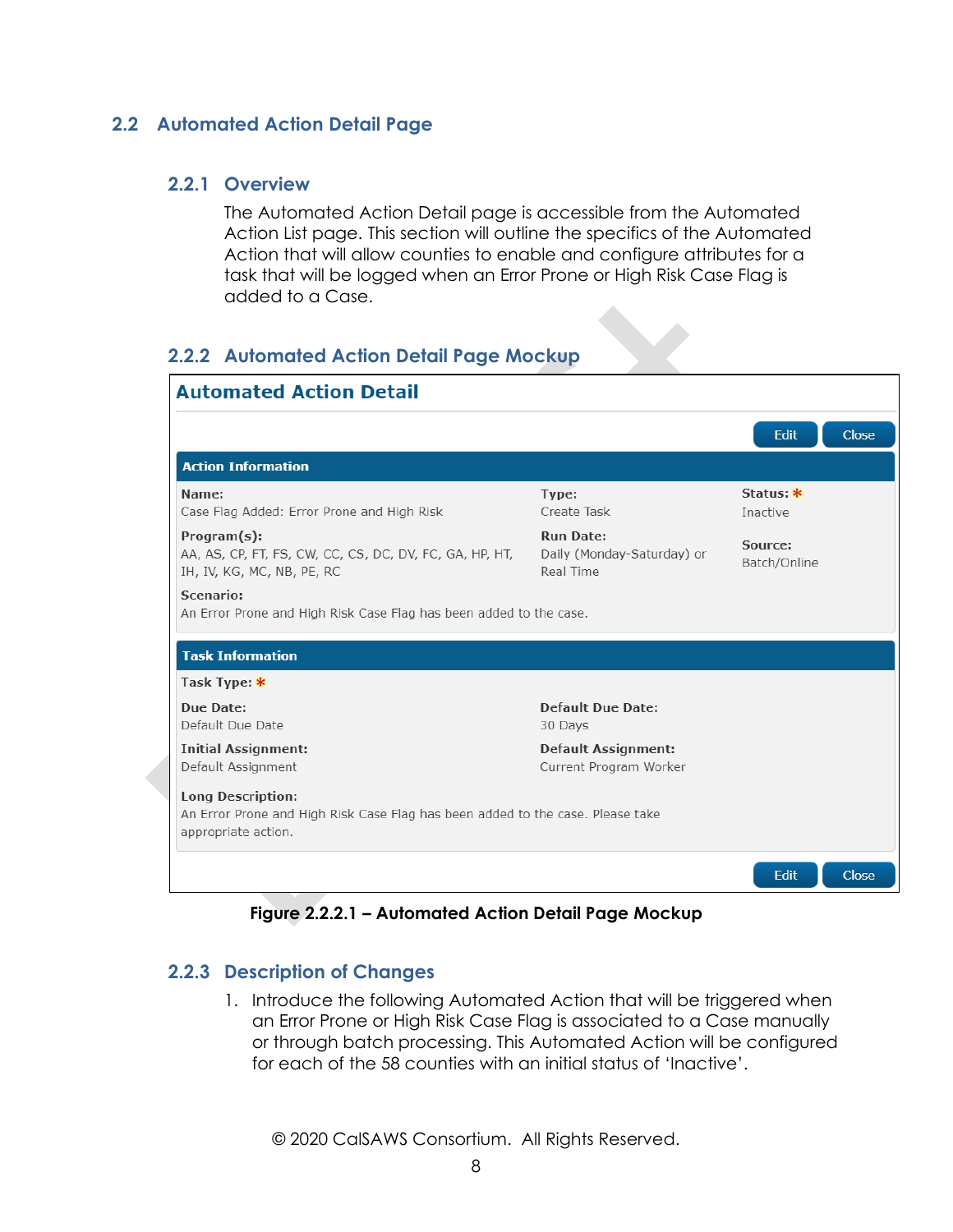The Automated Action Status will initially be Inactive with a blank Task Type and Task Sub-Type. This is because each county can set a custom Task Type for each Automated Action. If a county decides to Activate the Automated Action, the page validation will require that the county also select a Task Type to be used. Reference DDID 34 (CA-214928) for specifics of the Task Type pages.

- a. Action Information
	- i. Name: Case Flag Added: Error Prone and High Risk
	- ii. Type: Create Task
	- iii. Status: Inactive
	- iv. Program(s): AA, AS, CP, FT, FS, CW, CC, CS, DC, DV, FC, GA, HP, HT, IH, IV, KG, MC, NB, PE, RC
	- v. Run Date: Daily (Monday-Saturday) or Real Time
	- vi. Source: Batch/Online
	- vii. Scenario: An Error Prone and High Risk Case Flag has been added to the case.
- b. Task Information
	- i. Task Type: BLANK
	- ii. Task Sub-Type: BLANK
	- iii. Due Date: Default Due Date
	- iv. Default Due Date: 30 Days
	- v. Initial Assignment: Default Assignment
	- vi. Default Assignment: Current Program Worker
	- vii. Long Description: An Error Prone and High Risk Case Flag has been added to the case. Please take appropriate action.

Note: The Automated Action will only create a Task if the county has updated the Automated Action to be Active.

2. Update the LRS/CalSAWS System to trigger the Automated Action in Recommendation 2.2.3.1 any time an Error Prone or High Risk Case Flag is added to a case manually through the Case Flag Detail page.

#### <span id="page-8-0"></span>**2.2.4 Page Location**

- **Global:** Tools
- **Local:** Admin
- **Task:** Automated Actions > Task Admin

Click on a hyperlink of the desired result displayed in the Automated Actions Search to navigate to the Automated Action Detail page.

#### <span id="page-8-1"></span>**2.2.5 Security Updates**

N/A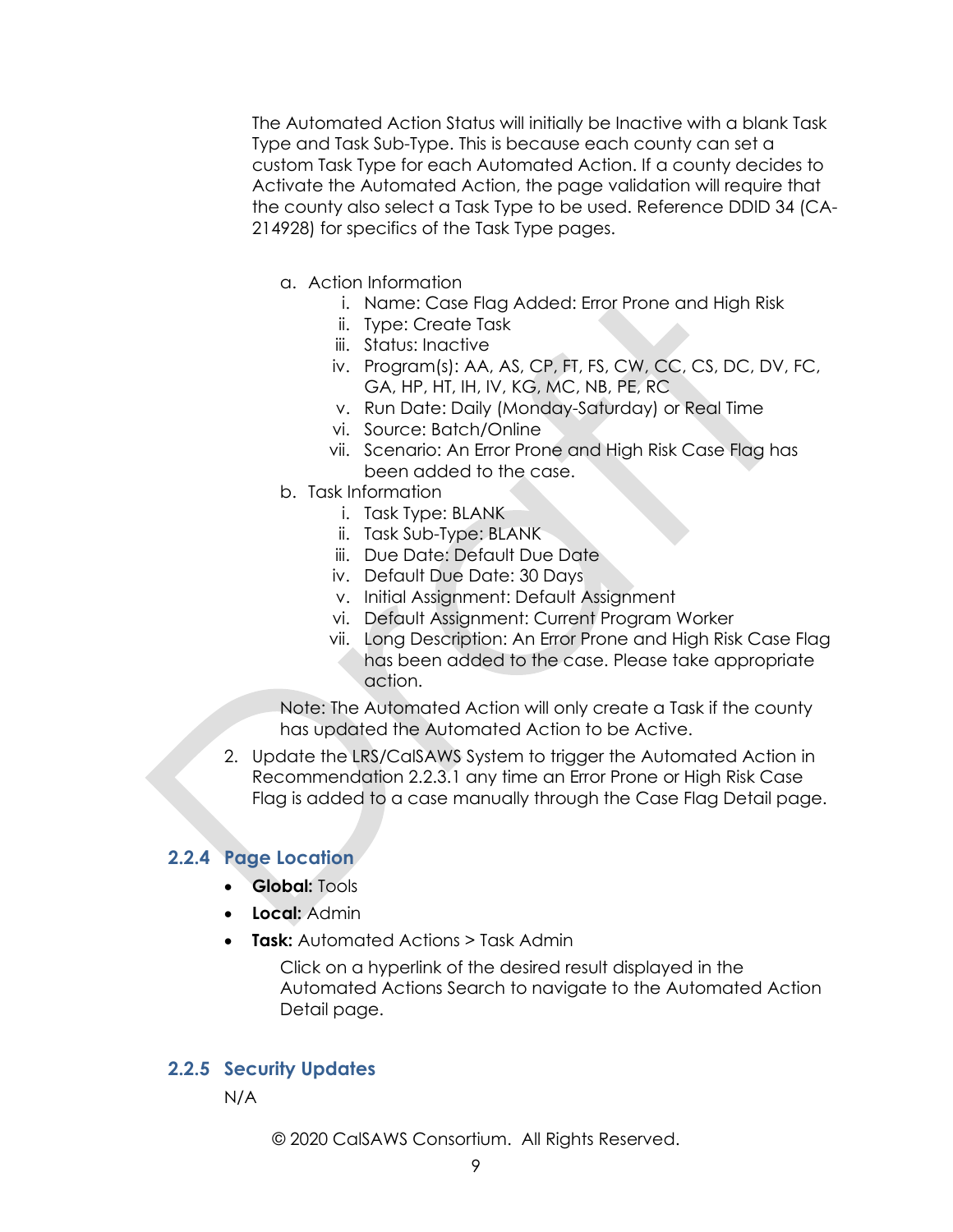#### <span id="page-9-0"></span>**2.2.6 Page Mapping**

N/A

#### <span id="page-9-1"></span>**2.2.7 Page Usage/Data Volume Impacts**

N/A

#### <span id="page-9-3"></span><span id="page-9-2"></span>**2.3 Error Prone and High Risk Case Flag Batch Processes**

#### **2.3.1 Overview**

The following batch processes evaluate information on the Error Prone and High Risk Administration page to determine Cases that an Error Prone or High Risk Case flag will be associated to:

- a. PB19S932: Associates the "Error Prone Rent Over TMHI" Case Flaa.
- b. PB19S933: Associates the "High Risk Convicted Fraud" Case Flag.
- c. PB19S931: Associates the "High Risk Multiple Cases" Case Flag.
- d. PB19S930: Associates the "High Risk Correspondence Mismatch" Case Flag.

#### <span id="page-9-4"></span>**2.3.2 Description of Change**

- 1. Update the following batch processes to evaluate information for all LRS/CalSAWS counties. This modification will also include an adjustment to evaluate for the county specific configuration information on the Error Prone and High Risk Administration page.
	- a. PB19S932: Associates the "Error Prone Rent Over TMHI" Case Flag.
	- b. PB19S933: Associates the "High Risk Convicted Fraud" Case Flag.
	- c. PB19S931: Associates the "High Risk Multiple Cases" Case Flag.
	- d. **PB19S930:** Associates the "High Risk Correspondence Mismatch" Case Flag.

**Technical:** The "19" referenced in the batch process names above can be replaced by "00" to signify that the batch process applies to all counties.

2. Update the batch processes in Recommendation 2.3.2.1 to also trigger the Automated Action described in Recommendation 2.2.3.1 when an Error Prone and High Risk Case Flag is associated to a Case.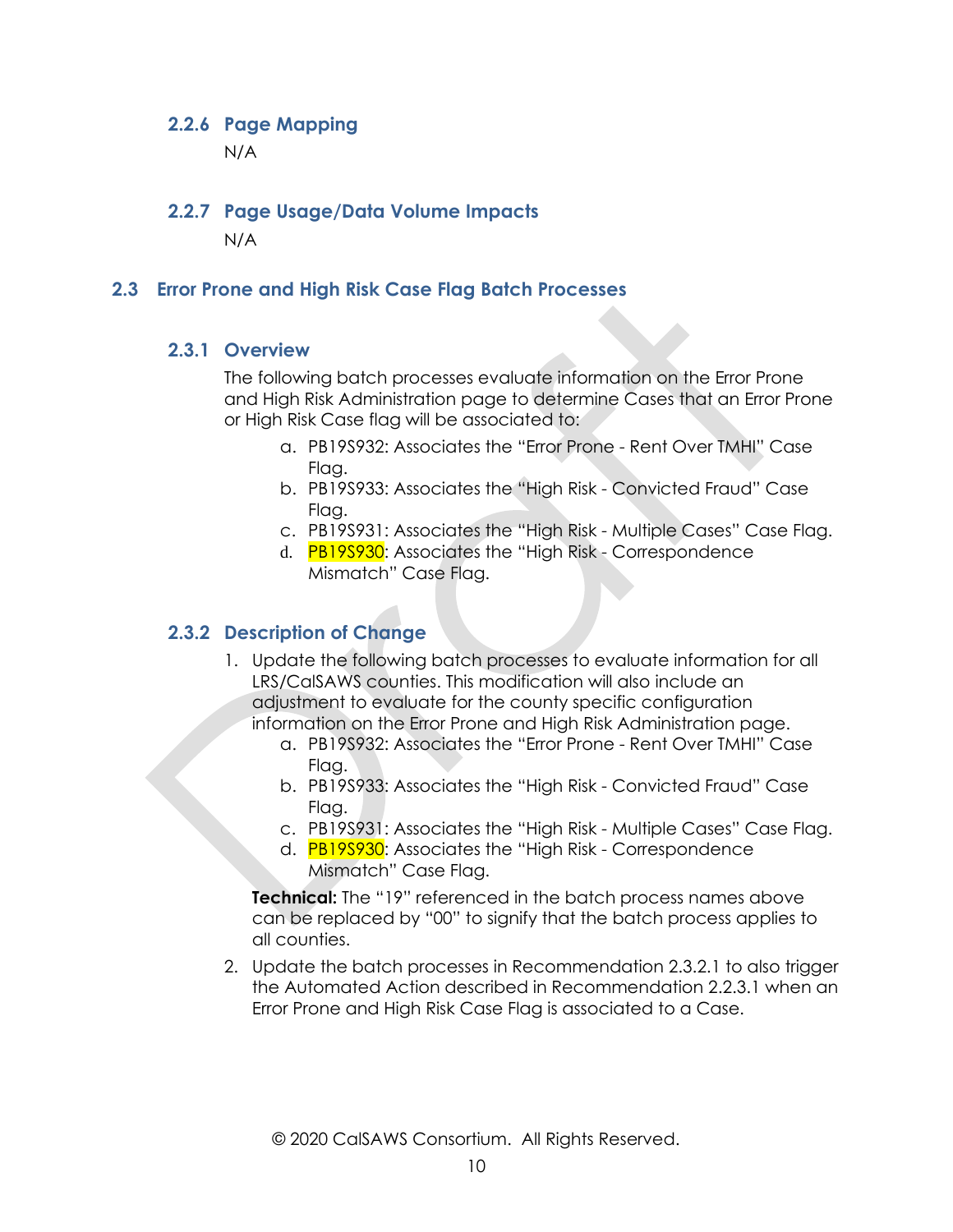#### <span id="page-10-0"></span>**2.3.3 Execution Frequency**

The batch processes mention above all run daily. The batch frequency will not be modified.

#### <span id="page-10-1"></span>**2.3.4 Key Scheduling Dependencies**

N/A

#### <span id="page-10-2"></span>**2.3.5 Counties Impacted**

All LRS/CalSAWS System counties are impacted.

#### <span id="page-10-3"></span>**2.3.6 Data Volume/Performance**

N/A

#### <span id="page-10-4"></span>**2.3.7 Failure Procedure/Operational Instructions**

Batch Support Operations staff will evaluate failures and determine the appropriate resolution.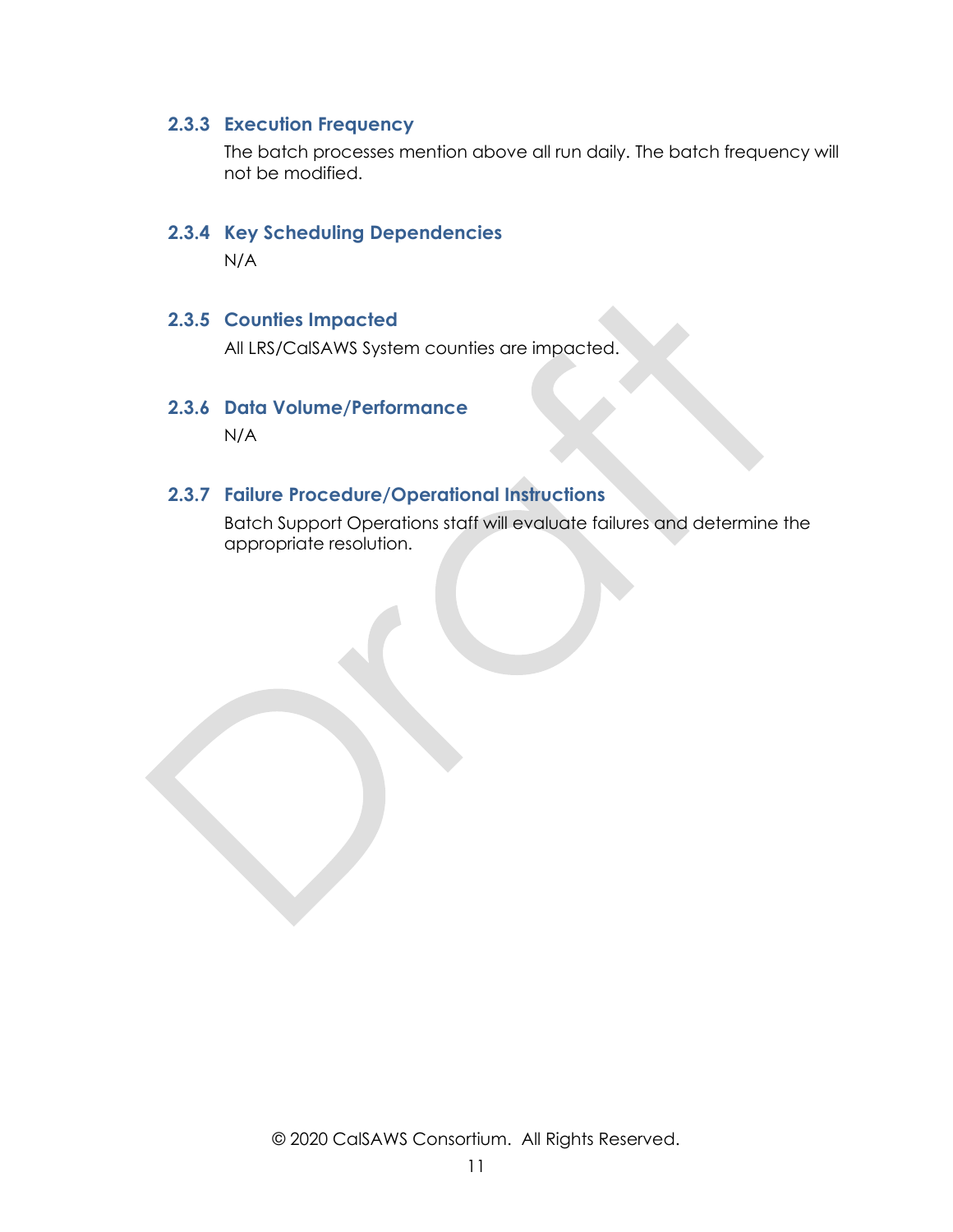## <span id="page-11-0"></span>**3 SUPPORTING DOCUMENTS**

N/A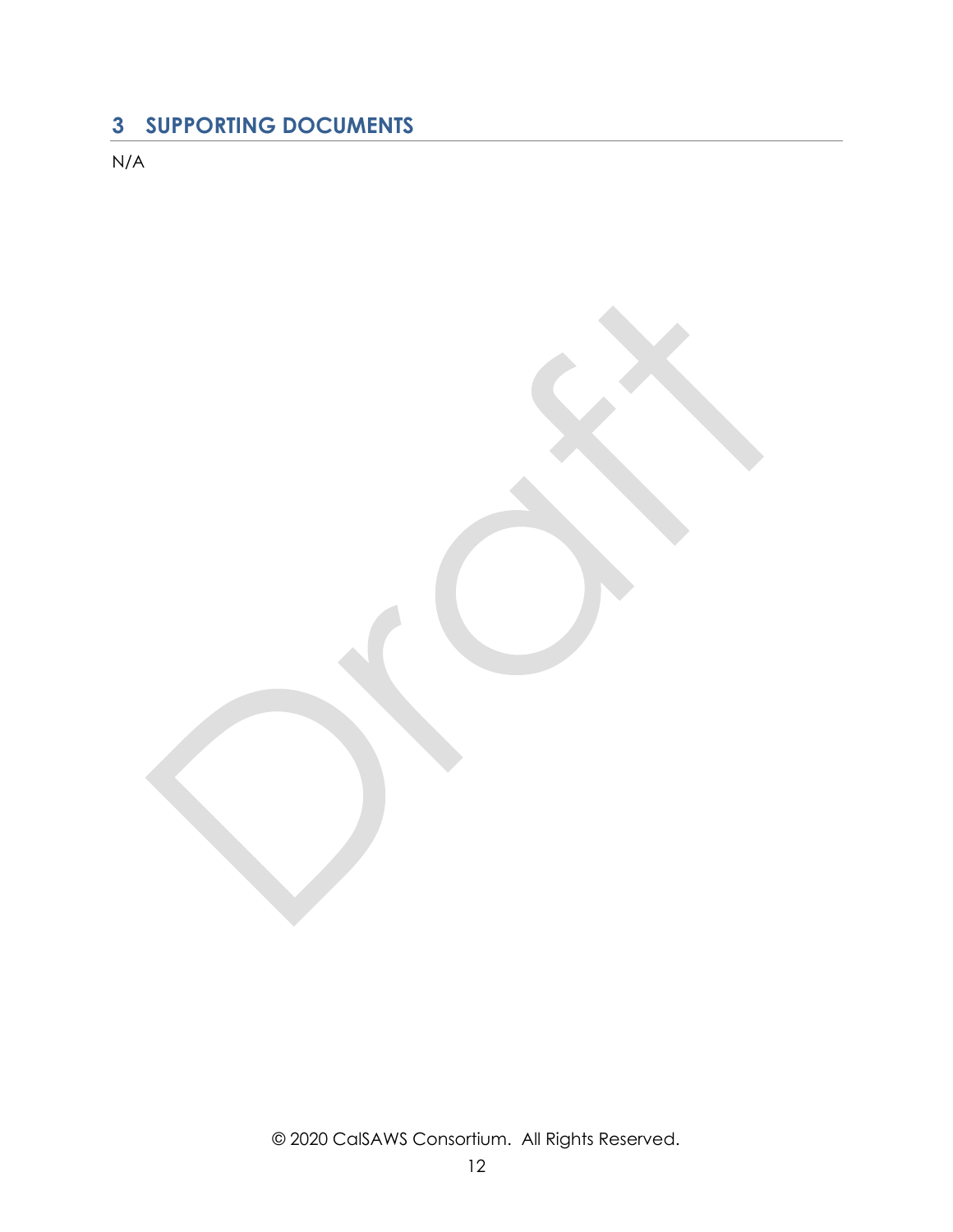## <span id="page-12-0"></span>**4 REQUIREMENTS**

## <span id="page-12-1"></span>**4.1 Migration Requirements**

| DDID # | <b>REQUIREMENT TEXT</b>                                                                                                                                                                                                                                                                                                                                       | <b>Contractor</b><br><b>Assumptions</b> | <b>How Requirement Met</b>                                                                                                                                                                                                                                                                                                                |
|--------|---------------------------------------------------------------------------------------------------------------------------------------------------------------------------------------------------------------------------------------------------------------------------------------------------------------------------------------------------------------|-----------------------------------------|-------------------------------------------------------------------------------------------------------------------------------------------------------------------------------------------------------------------------------------------------------------------------------------------------------------------------------------------|
| 1439   | The CONTRACTOR shall<br>update the Error Prone and<br><b>High Risk Case Flag</b><br>Administration page, and<br>supporting batch<br>processing, to be<br>configurable by each<br><b>CONSORTIUM County.</b><br>The CONTRACTOR shall<br>add a new configurable<br>automated task to<br>generate when an Error<br>Prone or High Risk flag is<br>added to a case. | <b>None</b>                             | This design will update<br>the Error Prone and<br>High Risk Case Flag<br>Administration page<br>and batch processing<br>to function for all<br>LRS/CalSAWS<br>counties. The design<br>will also include a<br>configurable<br>Automated action to<br>create a Task when<br>an Error Prone or High<br>Risk case flag is<br>added to a case. |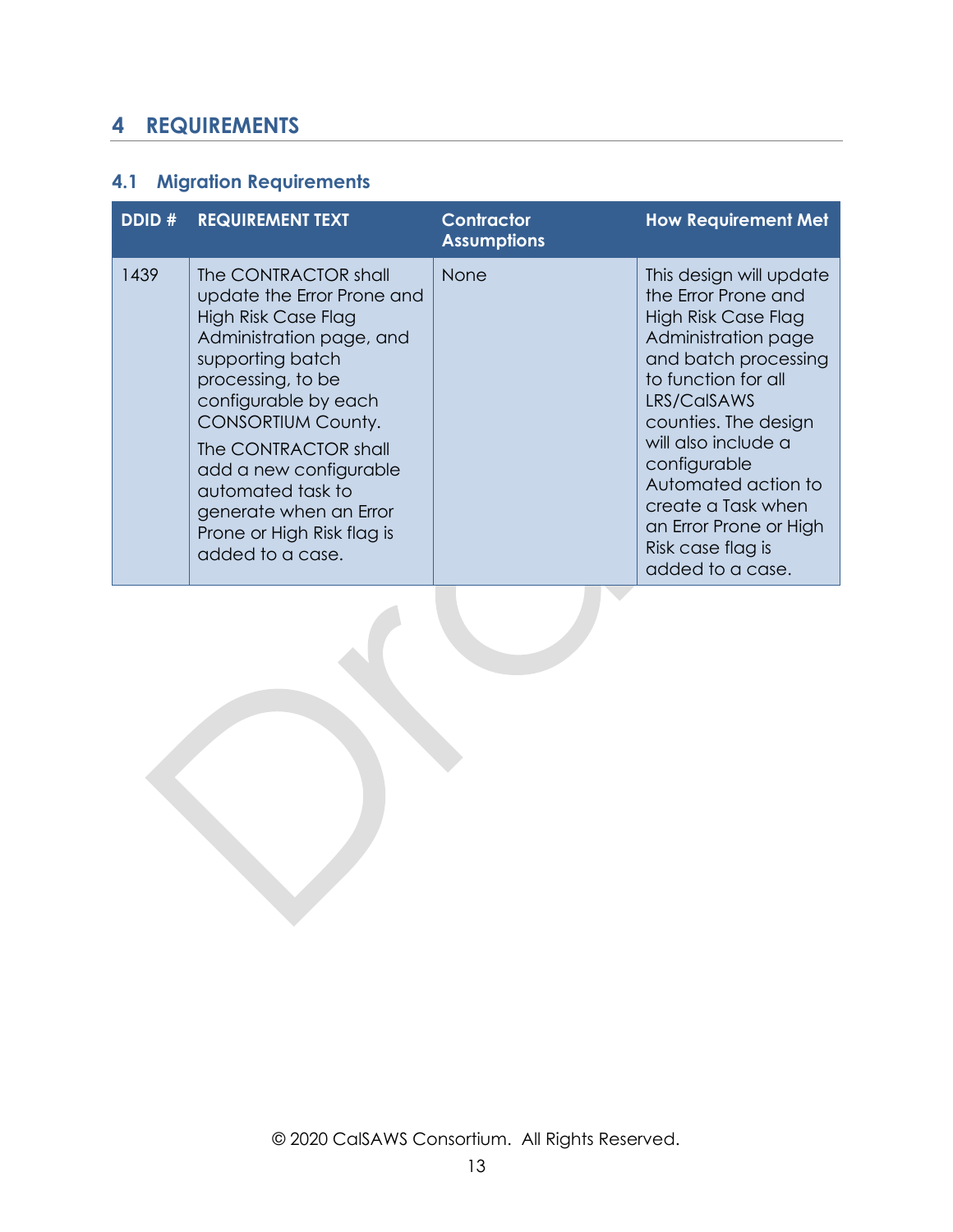## <span id="page-13-0"></span>**5 MIGRATION IMPACTS**

N/A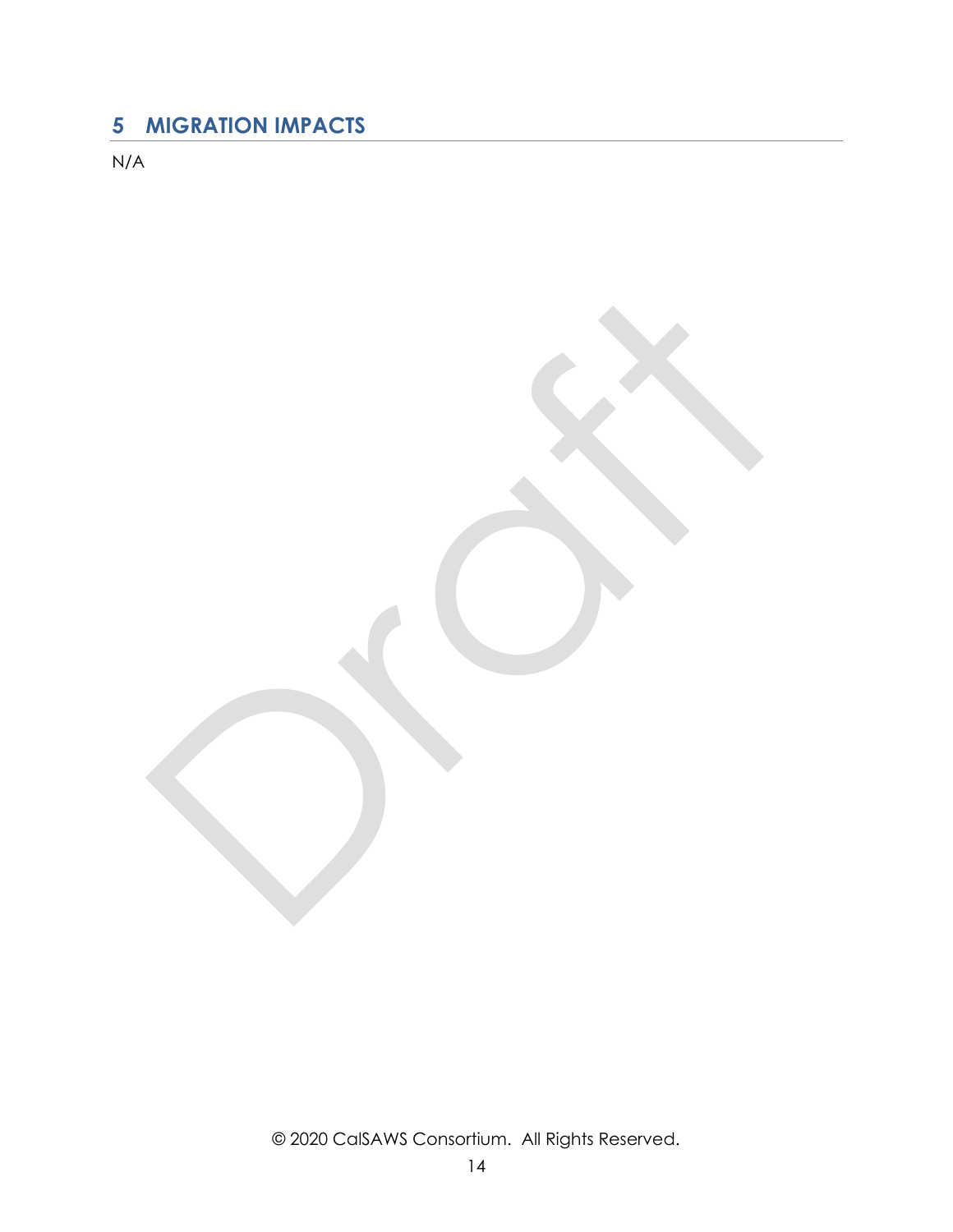## <span id="page-14-0"></span>**6 OUTREACH**

N/A